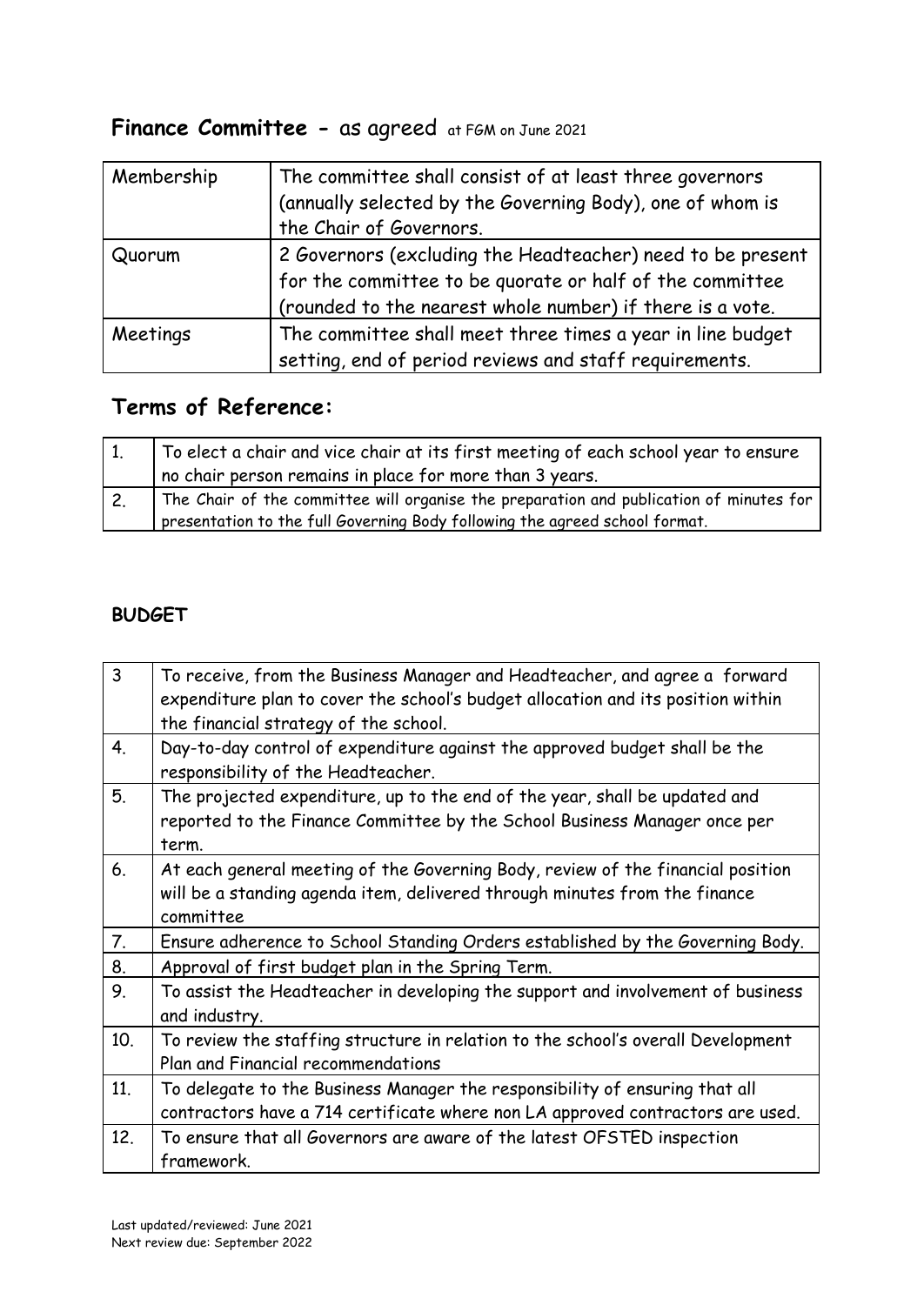#### **Finance**

| 13. | Approve Financial Policies & Procedures, including delegated levels of<br>authority for the Head teacher. |
|-----|-----------------------------------------------------------------------------------------------------------|
| 14. | Approve Service Level Agreements                                                                          |
| 15. | Define the Terms of Reference and give clear guidelines to other senior                                   |
|     | management and financial staff on their respective responsibilities for                                   |
|     | financial affairs.                                                                                        |
| 16. | Review any training needs for staff with financial responsibilities and                                   |
|     | continue to assess their financial expertise to ascertain their ability to                                |
|     | carry out their financial duties                                                                          |
| 17. | Ensure budget decisions, including any changes are clearly minuted.                                       |
| 18. | Ensure that a register of pecuniary interest is maintained and reviewed                                   |
|     | annually and that any declarations are recorded at each meeting.                                          |
| 19. | Ensure that relevant governors receive appropriate financial training.                                    |
| 20. | Ensure that the SFVS is answered and submitted in a timely fashion to the                                 |
|     | LA, working with the SBM to complete the questions                                                        |

### **Limits of Authority**

- Whilst the objective shall be to work within (i.e. not exceed) the budget and each area of account, some flexibility is necessary in order to facilitate the smooth and efficient running of the school; also to avoid unnecessary frequent calling of meetings.
- With the exception of staff salaries, the Headteacher is authorised to use savings in one item of account of the approved budget to cover additional expenditure on another item of the budget (e.g. savings in grounds maintenance to pay for additional stationery, etc.). The Headteacher shall have the authority to vire between budget headings and commit expenditure on proper school business up to an agreed amount of £10,000, but beyond this figure approval must be sought from the Finance Chair or, in case of their unavailability, another non-school member of the budget monitoring committee.
- The Finance Committee shall have authority to vire between budget headings and commit expenditure on proper school business up to an agreed amount of £10,000 but, beyond this figure approval must be sought from Full Governing Body.

#### **Notes**